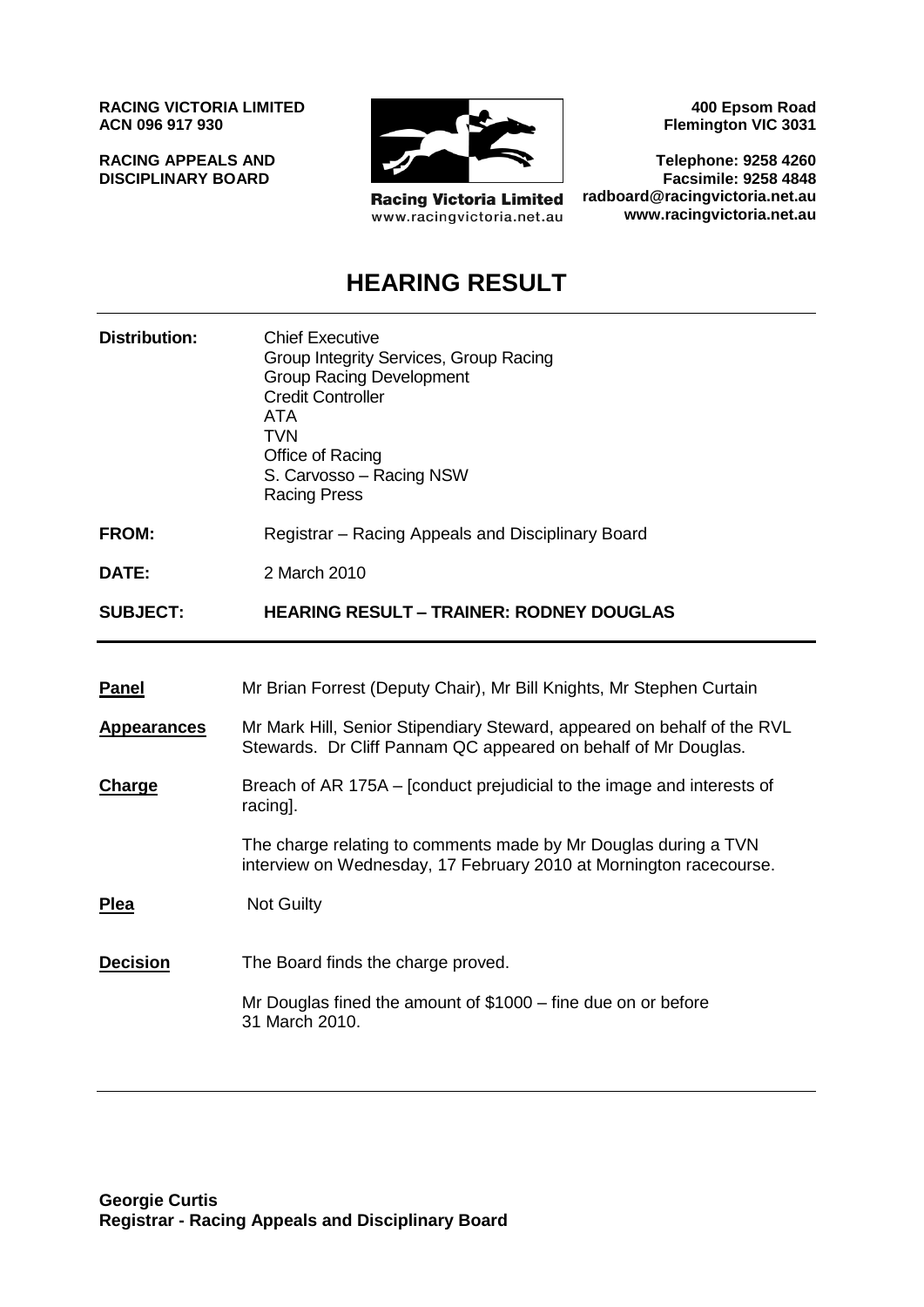# **TRANSCRIPT OF**

## **PROCEEDINGS**

#### **RACING APPEALS AND DISCIPLINARY BOARD**

\_\_\_\_\_\_\_\_\_\_\_\_\_\_\_\_\_\_\_\_\_\_\_\_\_\_\_\_\_\_\_\_\_\_\_\_\_\_\_\_\_\_\_\_\_\_\_\_\_\_\_\_\_\_\_\_\_\_\_\_\_\_\_

**MR B. FORREST, Deputy Chairman MR B. KNIGHTS MR S. CURTAIN**

#### **EXTRACT OF PROCEEDINGS**

#### **DECISION**

#### **TRAINER: RODNEY DOUGLAS**

#### **MELBOURNE**

#### **TUESDAY, 2 MARCH 2010**

MR M. HILL appeared on behalf of the Stewards

DR C.L. PANNAM QC appeared on behalf of Mr R. Douglas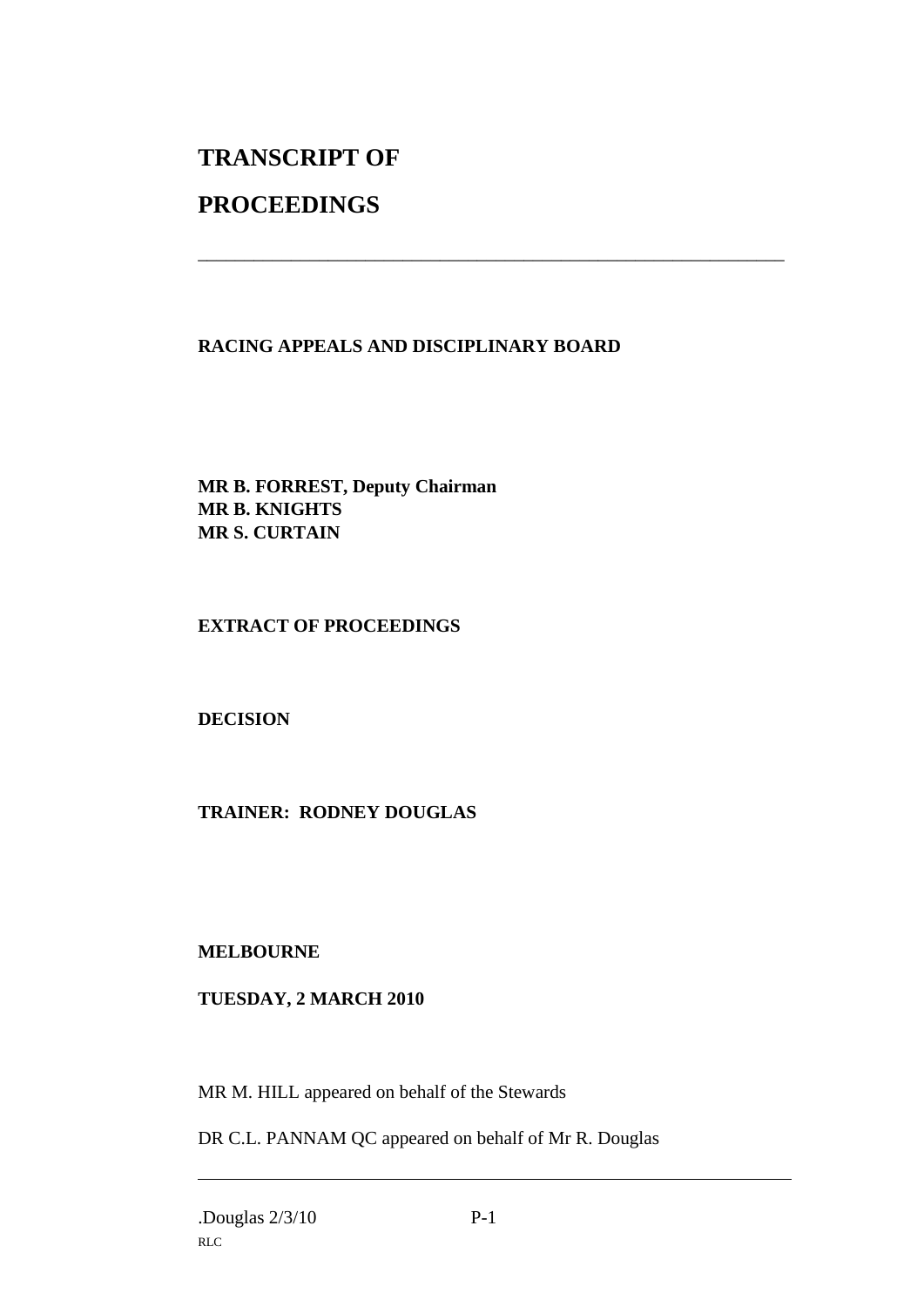DEPUTY CHAIRMAN: In the view of the Board, the charge has been proven. We accept, as Dr Pannam has eloquently put, that Mr Douglas is a colourful character in the Mornington environment of the racing industry. We have got to consider whether in the mind of a reasonable person they would objectively regard his comments to a television audience as prejudicial to the image of racing.

It is the view of the Board that a reasonable person could draw a clear inference, having regard to Mr Douglas's comments, that racing is run by incompetent people and we so find.

#### DISCUSSION

The Board has considered that the nature and circumstances of the offence make it appropriate that a fine rather than a reprimand be imposed in this matter. Trainers are at the forefront of the industry and have a certain responsibility to the industry with their public comments.

We have taken into account what Dr Pannam and Mr Hill have said in regard to the matter. We have noted that Mr Douglas has a prior offence of a similar nature or a similar charge. We accept that in the circumstances, this is at the lower end of the scale, as Dr Pannam has indicated. We also take into account that when, in the cool light of day, Mr Douglas was interviewed by stewards again, he did apologise for his behaviour and we take those matters into account.